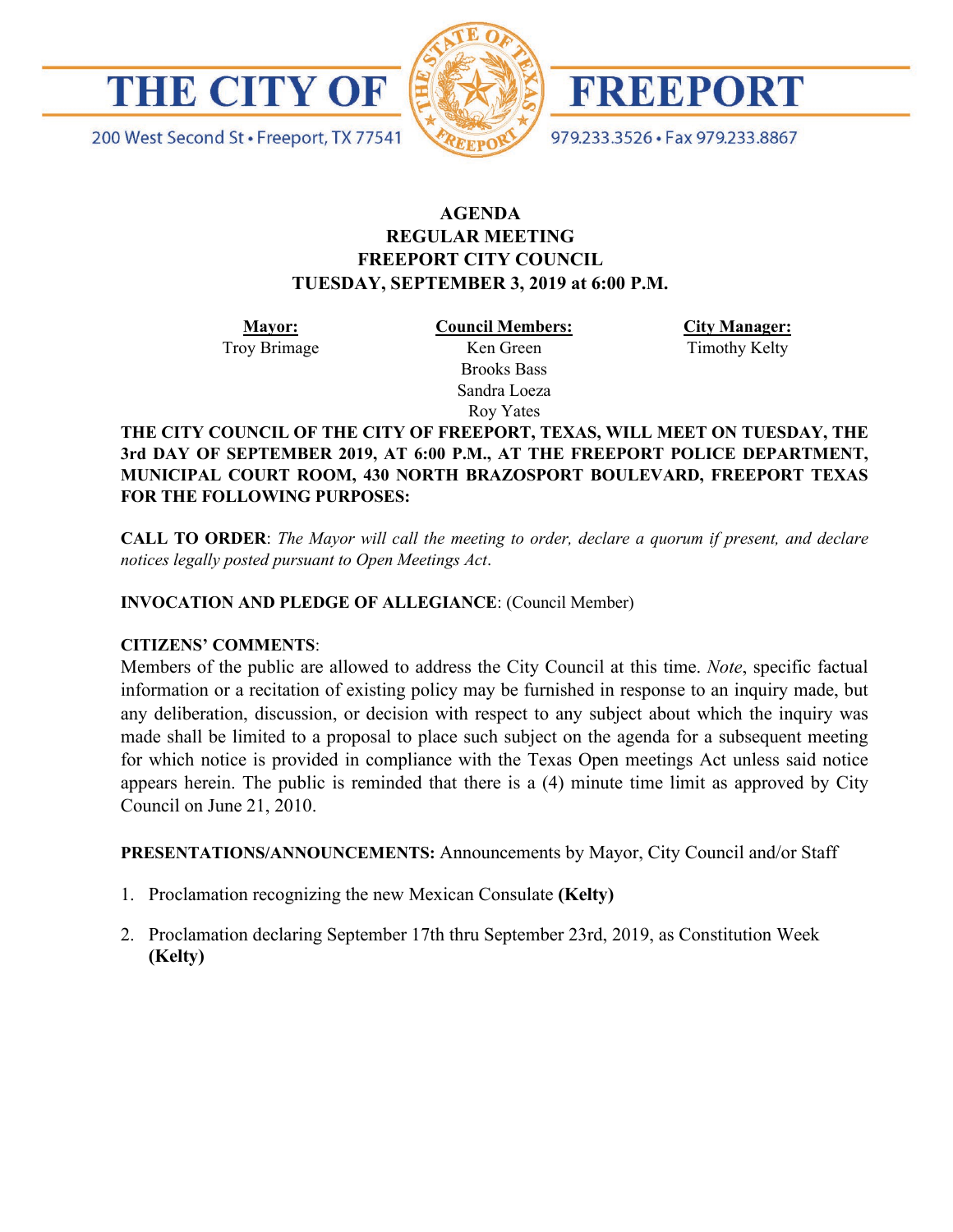# **CONSENT AGENDA:**

Consent Agenda items are considered to be routine in nature and may be acted upon in one motion. Any item requiring additional discussion may be withdrawn from the Consent Agenda by the Mayor, Councilmember or City Manager, and acted upon separately.

- 3. Consideration and possible action on the approval of City Council meeting minutes from August 19th, 2019. **(Wells)**
- 4. Acceptance of resignation from EDC board member Mark Friudenberg. **(Kelty)**

# **COUNCIL BUSINESS – REGULAR SESSION:**

- 5. **Public Hearing**: First Public Hearing Regarding Proposed Property Tax Rate for the 2019 Tax Year **(Russell)**
- 6. **Public Hearing:** Conduct Public Hearing on Proposed Budget for FY 2019-2020. **(Russell)**
- 7. Consideration and possible action on adoption of proposed Ordinance No. 2019-2581 budget 2019-2020. **(Russell)**
- 8. Consideration of approving the expense to modernize and update the elevator system at City Hall. **(Kelty)**
- 9. Consideration of approving various items and equipment for surplus and approve the sale of such items by auction **(Kelty)**
- 10. Consideration of approving Resolution No. 2019-2603 for continued receipt of Bingo Prize Funds. **(Kelty)**
- 11. Consideration of approving Resolution No. 2019-2604 on a nomination for the Brazoria County Appraisal District. **(Kelty)**

# **WORK SESSION:**

- 12. The City Council may deliberate and make inquiry into any item listed in the Work Session.
	- A. Mayor Troy T. Brimage announcements and comments.
	- B. Councilman Green Ward A announcements and comments.
	- C. Councilman Bass Ward B announcements and comments.
	- D. Councilwoman Loeza Ward C announcements and comments.
	- E. Councilman Yates Ward D announcements and comments.
	- F. City Manager Tim Kelty announcement and comments
	- G. Updates on current infrastructure.